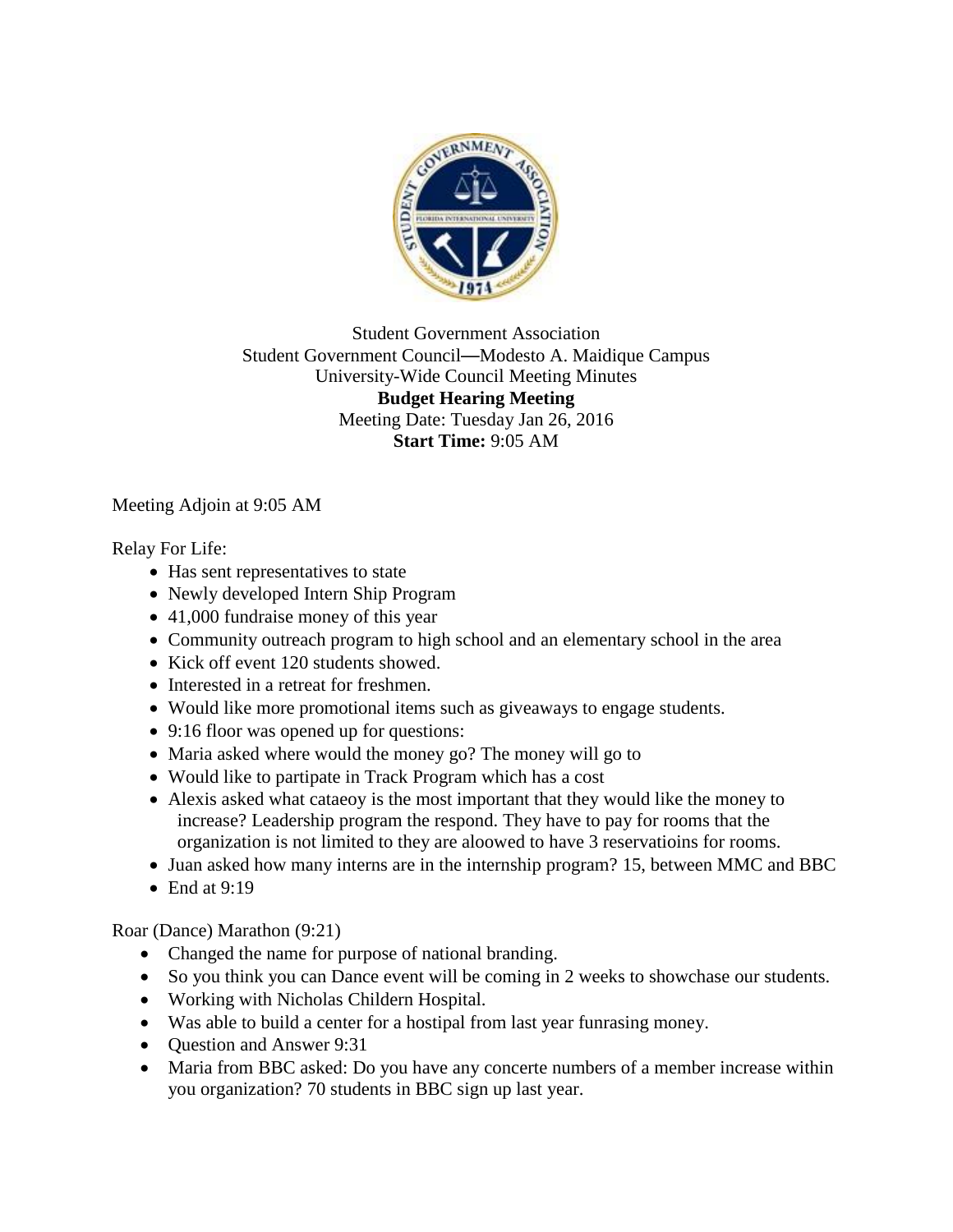- Maria asked: Leadership Development extra 2,000 are for what? Winter and Summer Retreat. Conference will have to pay 700 in order to attend.
- Alian asked what is the most important section you would like to be funded. Leadership because it is the most expensive and it's imporatant for students to be informed of.
- Juan asked the extamtied cost to attened to concerferce? \$700
- Ended at  $9.36$

Center For Leadership and Service (9:37):

- Asking to be considered as a special request in order to continue new programming in order for students to be active globally and within their community.
- Fully funded by A&S fees.
- Has seeked outside resources in order to supply money. Has a grant with Wells Fargo, a Mini grant with a donor, etc.
- Over 74 hours of volunteer
- Present over 140 workshops annually.
- Exceed number of food users by over 100%
- 25% increase in engagement within students
- Would like to expand social change this coming year
- Expand prommaing and service in to reach out to other students.
- Came out with Globally Learning In
- Partnering with A-Showca who want to change the world.
- 3,000 fellow leaders in 70 coutries
- Change marker school more 12 grade schools. Also would like to incoprate more course for college students
- Expanding the days of service from 2 to 6
- Full time staff to help surropt students in te work that they are doing.
- Would like to keep pantry open everyday.
- Ouestions 9:49
- Alian, which item is the most important? The student director, so that course and the community will be linked (co reticular bases).
- Maria: what is the 6,000 for? To expand the Days of Service from 2 to 6 because there is an interest within the students.
- Mary motions to extend the questions to 5 mins
- Juan moves to exptend the questions
- Jose: how does it work with BBC sturuter? Will they have to go to a national conference? It will be provided in their office
- Ends at  $9:54$

Honors College presents:

- Requesting \$5000 which is around 33% of the total budget.
- Most students take advantage of the research opportunities offered to them and they are guided activities. These are provost initiatives.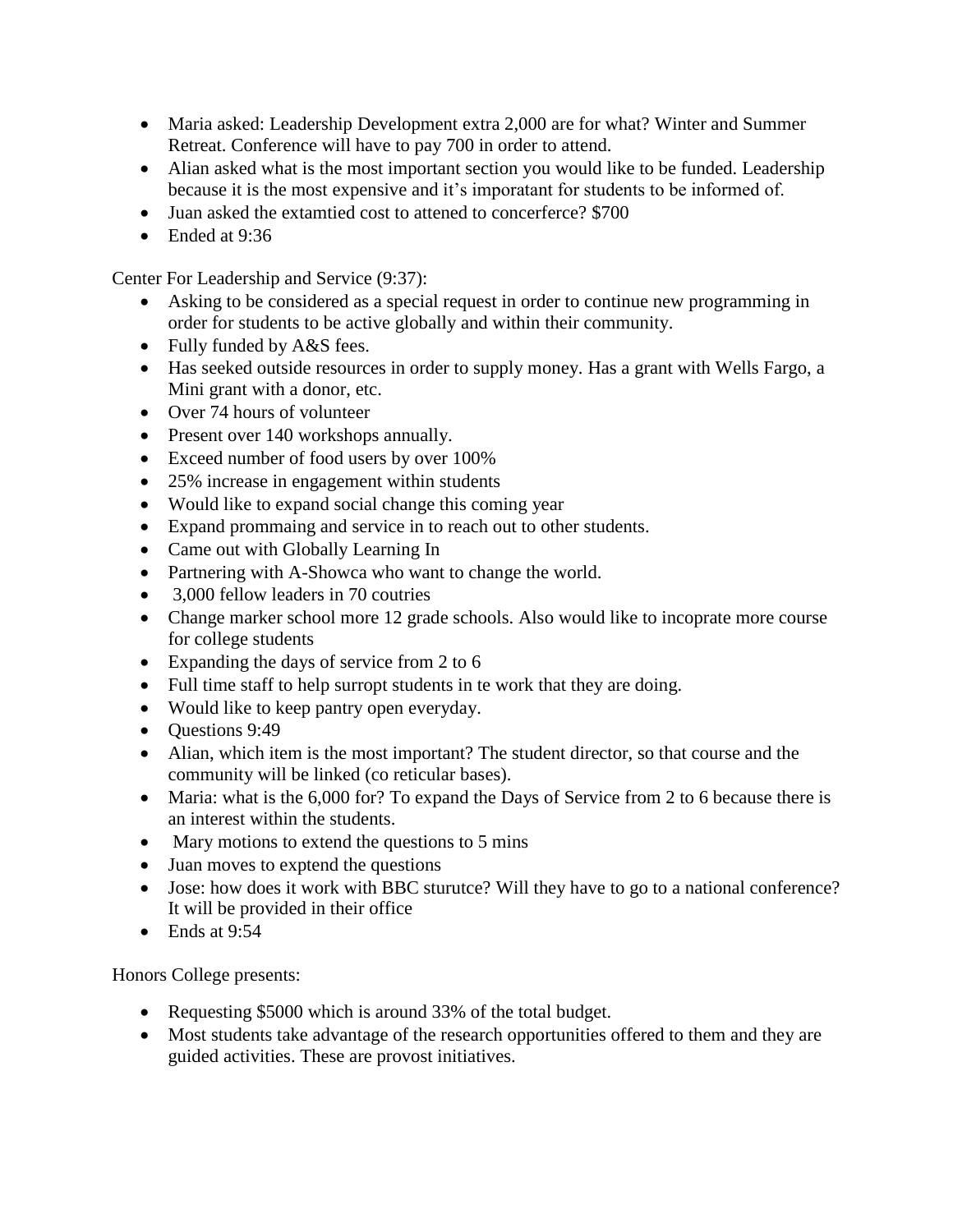- Cornell, Columbia, FIU Graduate School and UM are invited to the Florida Undergraduate Research Conference and this is a state wide event that allows for networking.
	- o The expected contribution for this conference is \$3K
- The national undergraduate Research Conference is open to all students and it allows for the opportunities to give a face on behalf of FIU
	- o Expected contribution is 33% at a total of \$5K
- The programming for the clubs are mainly through HIT and STITCH and the contribution for this function is \$1K and its approx.. 29%
- Sweetwater Outreach gives the opportunity to students for hand on experience and its an expected contribution of \$1k also approximately 29%
- Honors College is not competing against other colleges and it is meant to provide hands on assistance to all students across campus. They are not funded as a department normally would.
- Questions (5minutes)
- Alian: student developing how much of that will go to the students in the student development
	- o Answer: 29%
- Alian: In terms of promoting honors for all students, how is that presented to all of the students on the opportunities?
	- o Answer: it is given to specific departments depending on who would most benefit unless it's a larger initiative then it gives to U-wide
- Alian: In terms of the line item, which is the one that affects the most amount of students
	- o Research conference is the most important item, provost initiative. Now it is open to everyone and everyone should be taking advantage of it.
- Alexis: what is the percentage ratio of honors college to non honors college students for the research conference
	- o The numbers are still being determined but the numbers have been
- Alhan: where is the rest of the funding coming from for all of the events
	- o They take the money from the academic unit and that unit can not support two things at the same time, they can not support the student programming and student support services. Every year they have less and less funding from the state and the academic unit.
- Alhan: instead of asking for the widespread events, why not ask for the main like the research or focus on one event instead of spreading it out
	- o Next year that approach will be considered but the other components are also important especially the colloquia and the
- Mary moves to extend the time by three minutes
	- o Second by Alian
- Juan: are the events just marketed to all students or is there other ways that are used to get other non honors college students there.
	- o Just marketing is the focus. Even in picking the Ballrooms is the way to get the conference to grown.
- Allhan: the line item is FIU Homecoming
	- o The line item is being amended and it will no longer be part of the budget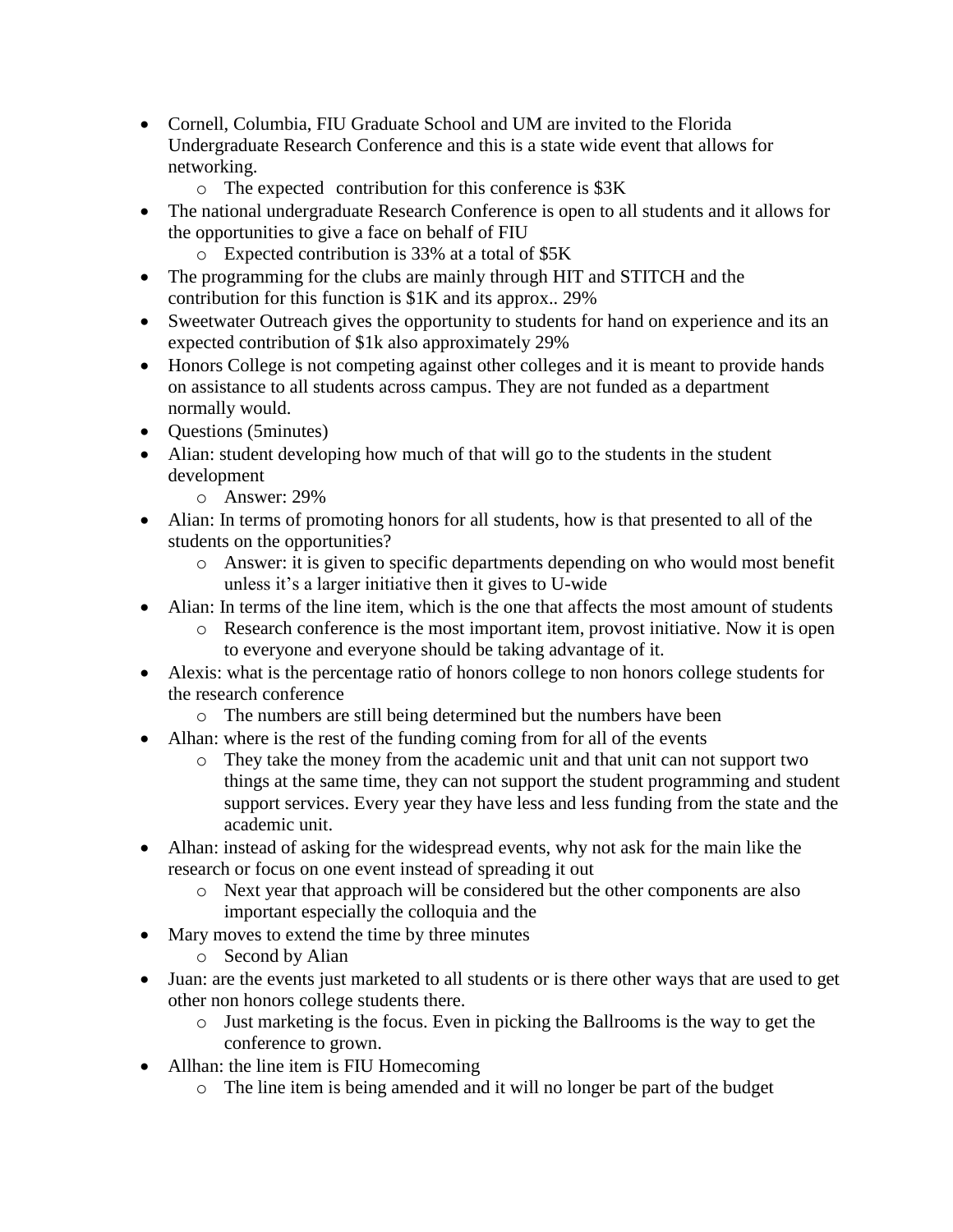- Mary: Is there any other questions? Thank you for your time.
- Ends at  $10:14$  a.m.

Student Ambassador: starts at 10:16 a.m.

- There was a name change due to the national trend
- There is no more membership for the program and no more fee
- The ambassadors are the head of the programs
- There is a clarification to be made to the budget it is not \$54K it is \$32K
- Trail of the Torch is the signature event and it had over 600 students and there were over 20 vendors and student activities
	- o They are asking for \$10K for the event to increase the
- Kissing Bridge event: \$1K
	- o Approximately 400 students came out for the event and there was offered free food and opportunity to
- Ambassador training, Recruitment, and uniforms:  $$2K$ 
	- o There is no membership anymore to be able to fund this uniform and students have had to incur the cost themselves
- Recruitment:
	- o Paper and giveaways to give the
- CASE ASAP
	- o Leadership conference for 8 ambassadors
	- o Asking for \$6K for the funding of the state conference
	- o The extra \$2K is for the national conference for the president and vice president
- Ring Ceremony: \$2,300
	- o The cost includes the room reservation costs, linens, etc.
- PAW Week
	- o Network event for students to network with alumni and others
	- o There will be a pit event
	- o Asking for \$3K
- Professional Development
	- o LEAD Series
	- o Dining with 12 panthers
	- o Asking \$1K
- The student ambassadors is to refine students and get them prepared to get jobs and the important aspect of the organization is to train the students to be able to get into the workforce.
- Questions
	- o Kingsley: there is a lower number of students expected to come to the events yet the number of money requested is still the same s other events
		- The numbers are based on what it costs to put the events yet the full cost was not done by SGA because it used to be able to be supported by the membership fee
		- The alumni support scholarships but there is fundraising efforts done at events
	- $\circ$  Alexis : what are the top three increases that are of most priority to the students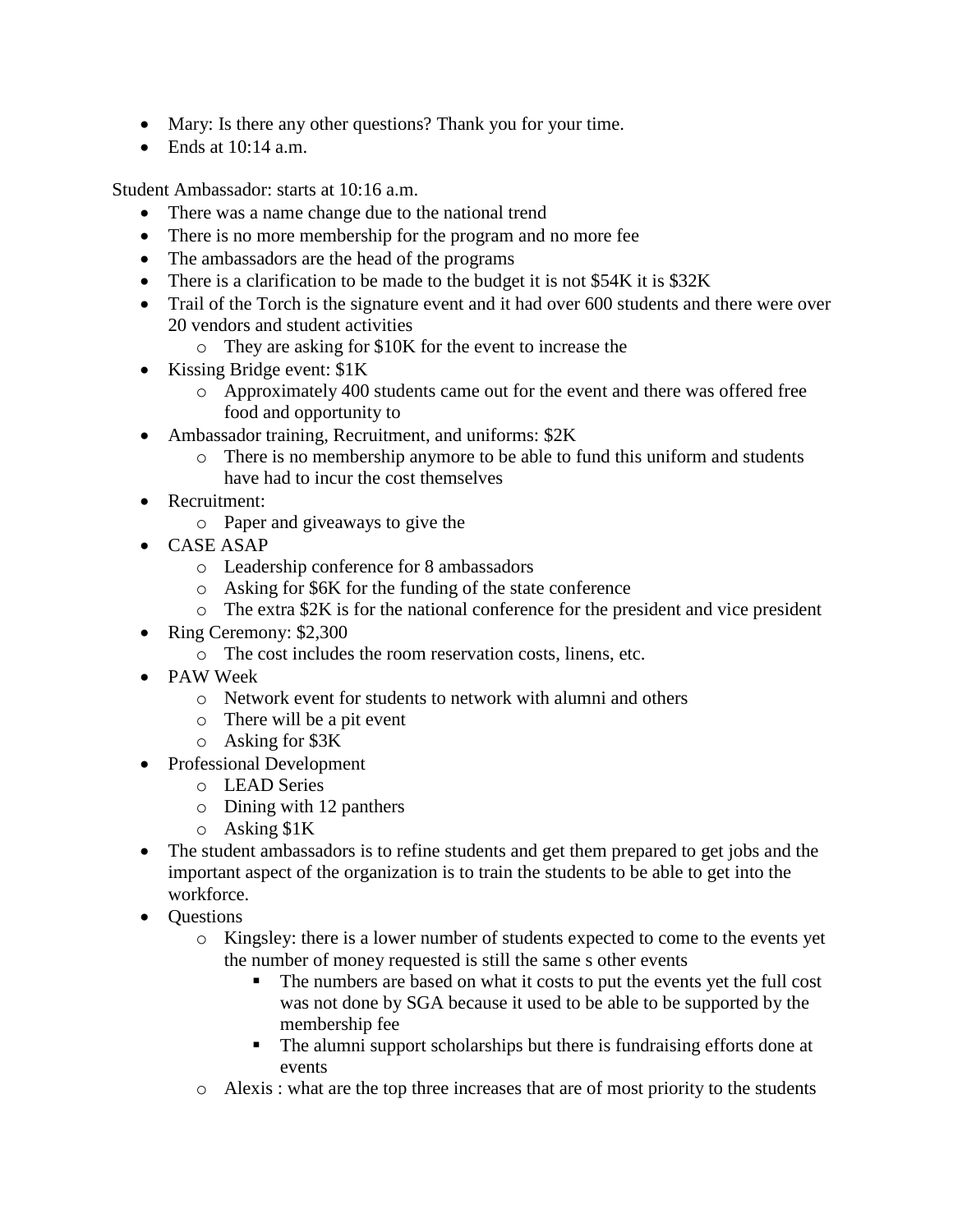- Trail of torch, Sweetheart (it is being put on sponsorships), anything to do with training and leadership development is in the most important for it is the mission of the organization
- o Juan: what is the current number of the ambassadors and the apprentices:
	- There are 30 ambassadors, and then 15 were promoted to being ambassadors
	- Looking to have 50 ambassadors by fall
- o Allhan: can we have the PowerPoint emailed to us?
- o Ends at 10:32AM

Allhan asks for point of personal privilege

Convocation: starts at 10:34

- The celebratory part of convocation has food, engagement with athletics,
- Asking for an additional 6 thousand to be able to revitalize the design of the concourse and it is to spruce up the environment to feel like they are at the celebration
- Questions:
	- o Juan: how much is the increase
		- Jose: 6 thousand and has 20 years of experience of sprucing up the events at other universities
	- o Mary: any other questions? Thank you
	- o Ends at 10:39 a.m.

# MPAS

- Started at 10:40 a.m.
- Asking for \$79K
- Not asking for anything new
- However there are some increases for the events that are currently held like the tutoring and the MLK celebrations
- There are also increases in the LGBT initiatives
- There are needed increases in the current line items especially with MLK events that occur all month long, the MLK breakfast has over 300 people present
- The programs provide academic development, and leadership development
- Need  $$8K$  to fund the scholarships for the students
- The parade has a contingency that leaves FIU, they have to pay for buses and transportation
	- o Had the largest contingency at the parade.
- Tutoring is growing and it has helped over 50K students and many would not have graduated if they didn't have access to the tutoring
- Stars and workshops that brought in 600 students and the next year they are expecting to have 700-800 students
- Some workshops include financials aid, discovering your strength, time management, etc.
- All Lives Matter to encourage all students of different backgrounds to discuss their experiences.
- LGBT programs have large contingencies and a large presence especially at the parade.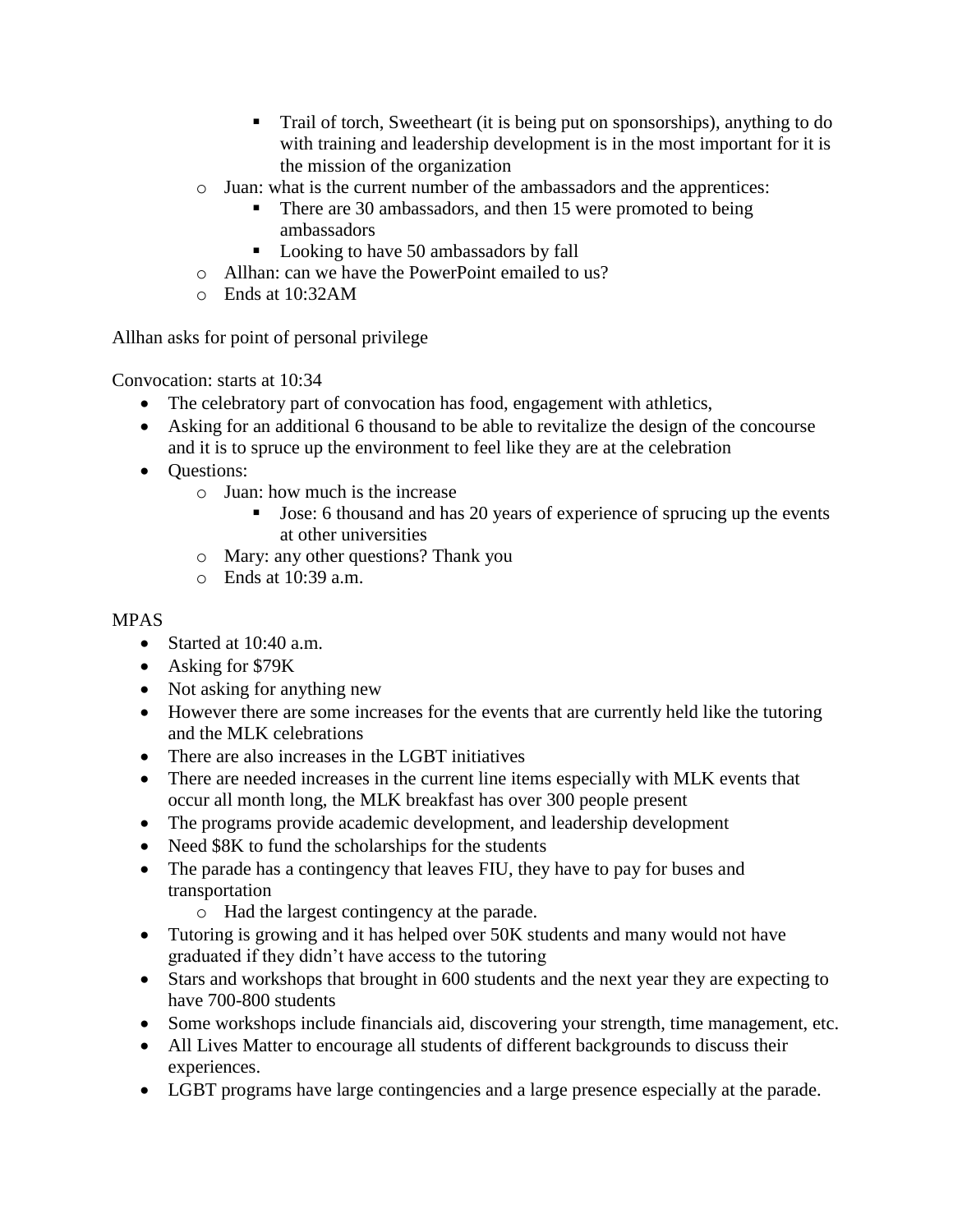- **Ouestions:** 
	- o Alexis: for the tutoring that is being asked, what is the number of students that used that or the number of students that are expected to use the services, workshops as well
		- 10K students have approximately used the tutoring
		- The more money that is funded towards the tutoring then they can hire more tutors and receive more students
		- There are coming partnerships with student organizations that will increase attendance
	- o Alian: which line item is the most important to the student outreach in the MPAS
		- All initiatives are important but passing their classes is most important but feeling ok at the institution with other services is also important
		- Whatever funding is received
	- o Mary: what is the difference between tutoring in GL and the MPAS
		- The tutoring at MPAS is longer and there is a limit to the tutoring in GL
- Ends at  $10:55$  a.m.

Mary moves to a two-minute recess. 10:57 A.M.

Resume at: 11:06 A.M.

OrgSync: 11:07 A.M.

- This is a third party systems that serves students, student organizations and Greeks
- Facts and stats are provided on supplemental sheet
- All students have a free access account to an org sync account
- There are events that are advertised on behalf of campus life or other events all occur on org sync
- CLS also uses it
	- o Students have a portal but also the community partners have an opportunity to post there and contact with the students
	- $\circ$  Document hours for the medallions
- OSFL
	- o Greeks use org sync to capture information from individual organizations
	- o They use it to get documents, rosters, community calendars which incorporates
- New components
	- o API allows org sync to talk to the campus information to have a single sign on
	- o There is a card swipe component, students will be able to log the events just by swiping the card and it will log the events in the co curricular
- **Ouestions:** 
	- o Juan: How many students use org sync
		- Ayana: as of right now there are more than 16K students
	- o Danielle: How do you engage students to register for an account?
		- Ayana: through a club fair is the main contact with the students because for every club more information is posted to the org sync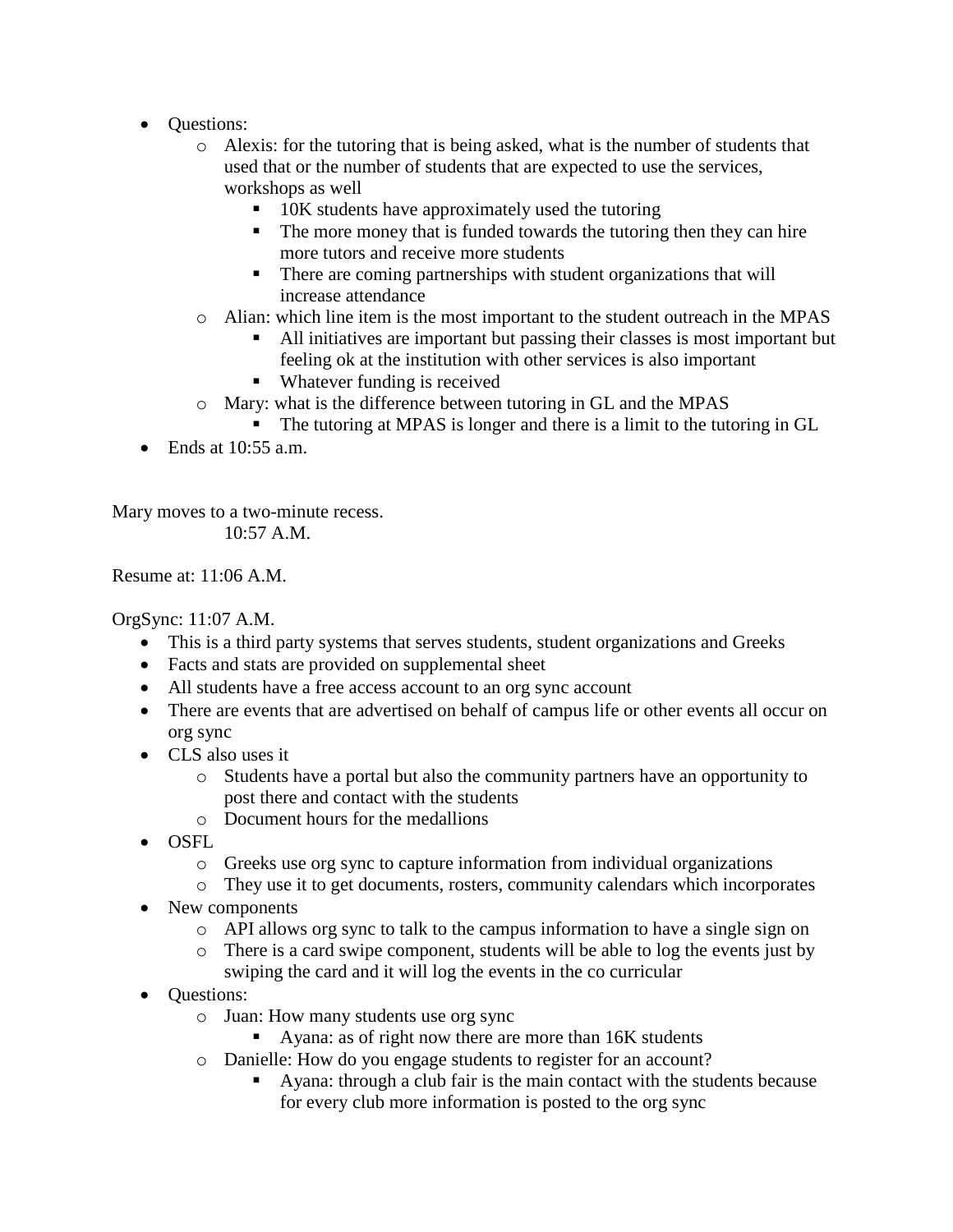- o Danielle: do you provide training
	- Ayana: there are student assistants ready to train everyone
	- Patty: there is an online tutorial available to all students
- o Allhan: is the money that you're asking for providing for the hardware and software
	- Patty: every department is responsible for their own card swiping device but its more of the system
- Ends: 11:21 A.M.

## Homecoming: 11:22 A.M.

- Packets have been passed around for the amounts of increase
- Entertainment security is asking for an increase to be able to secure higher-level artists.
- BBC events have grown and are asking for an \$8K increase
- LXV lounge had an increase in attendants for the dance and due to the housing increase in people at BBC
- The miscellaneous account is for unforeseen situations
- **Ouestions:**
- Alexis: if there was one area that we could increase which would be the priority?
	- o The entertainment and security is the most important to please the audience and also the FIU affinity expanding into the community
- Juan: what was the attendance?
	- o There was 3000 students and 600 on the floor
- Alian: what would be the attendance increase looking to strive for the concert?
	- o The goal is to sell out the concert. The past two years there were 10 thousand students coming to the concert
- Alian: if we were able to allocate \$100K more, what kind of caliber of artists would we be getting?
	- o The concert would be with artists like Zedd and Jcole in the years prior
- Mary: any other questions?
- Allhan: could you use the arena?
	- $\circ$  There is a maximum amount of 3100.
- Ends: 11:36 A.M.

## Orientation: 11:37 A.M.

- There were only some increases from last year
- Increase stipends for the PCF
- Increase for the PCF facilities, meals and for transportation
- There were 3500 downloads to the guidebook and there is a paper edition as well
- There is buy in from CLS and Women's center but need two more
- OPP is being charged for the AV and the technology for the orientation and need help paying for that
- The costs were around 9-10K and that will keep being charged to OPP
- There was an increase of transfer students coming in to physical on campus orientation
- Still have 8 freshmen orientations and 10 transfer orientations that are in this budget year
- **Ouestions:**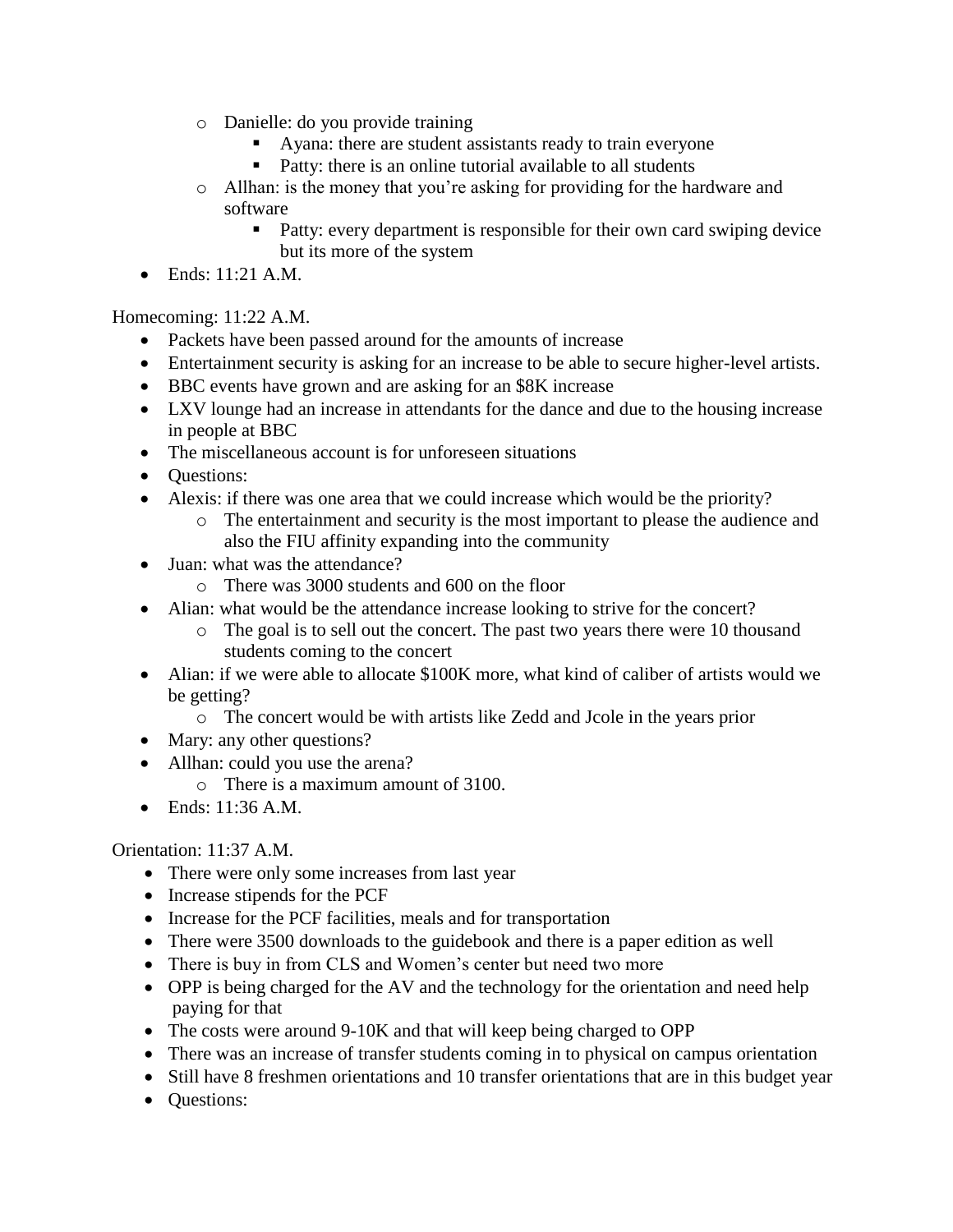- o Dani: how many students use it during the orientation as opposed to the students that are at each orientation
	- No number, but as a whole 3500 students have been using the app out of 6000 students, so its about half of the students that use it
- o Alian: there is a request for \$80K and the number of expected participants does not seem to be increasing?
	- Panther camp charges \$80 but OPP does not charge students for the entire amount
- o Alian: Who has funded in the past?
	- The substantial part comes from SGA
- o Dani: how many scholarships are given out?
	- The numbers vary and whatever is not used then it rolls over
- o Juan: what is the policy for the AV charges? When did it start?
	- They charge for pipe and drape and other equipment. It started in the summer
- o Jose: how are you billed for this?
	- We are smart billed from GC and we charge 35 of students
- o What is the number that you would be ok with in regards to the increase?
	- We would be happy with half of the number for the increase
- o Jose: if you would get the full increase how many more students would be able to go to panther camp?
	- We would like to do another camp when fall semester starts
- o Mary: there would be 6 camps?
	- Correct
- Ends: 11:52

## GC (11:55)

- The traffic in the building of students catered to is 3 million
- The number of events are over 23 K
- The number of reservations processed by GC is over  $40K$
- The renovation of the pit was fully funded by SGA
- Ballroom lighting was improved due to the tech fee dollars
- The Board of Trustees wall was also updated and funded by SGA
- The fish tank was funded by SGA
- The third floor meeting room and carpets was refreshed and it was also funded by SGA
- Upgraded the surveillance cameras and it was funded by SGA, went from analog to digital cameras and the police has access to the footage
- Working to give scholarships to the GC student workers leverage of lost and found
- Goals:
- GC Ballroom and GC 243 renovated to go from analog equipment to digital equipment
- The game room also needs to be renovated and it needs lighting, it has over 11 years
- $3<sup>rd</sup>$  floor AV upgrade, have been there is 6+ years
- replace the corridor carpet, it is 10 year old
	- o also replace the GC 243 carpet
- renovate the game room restrooms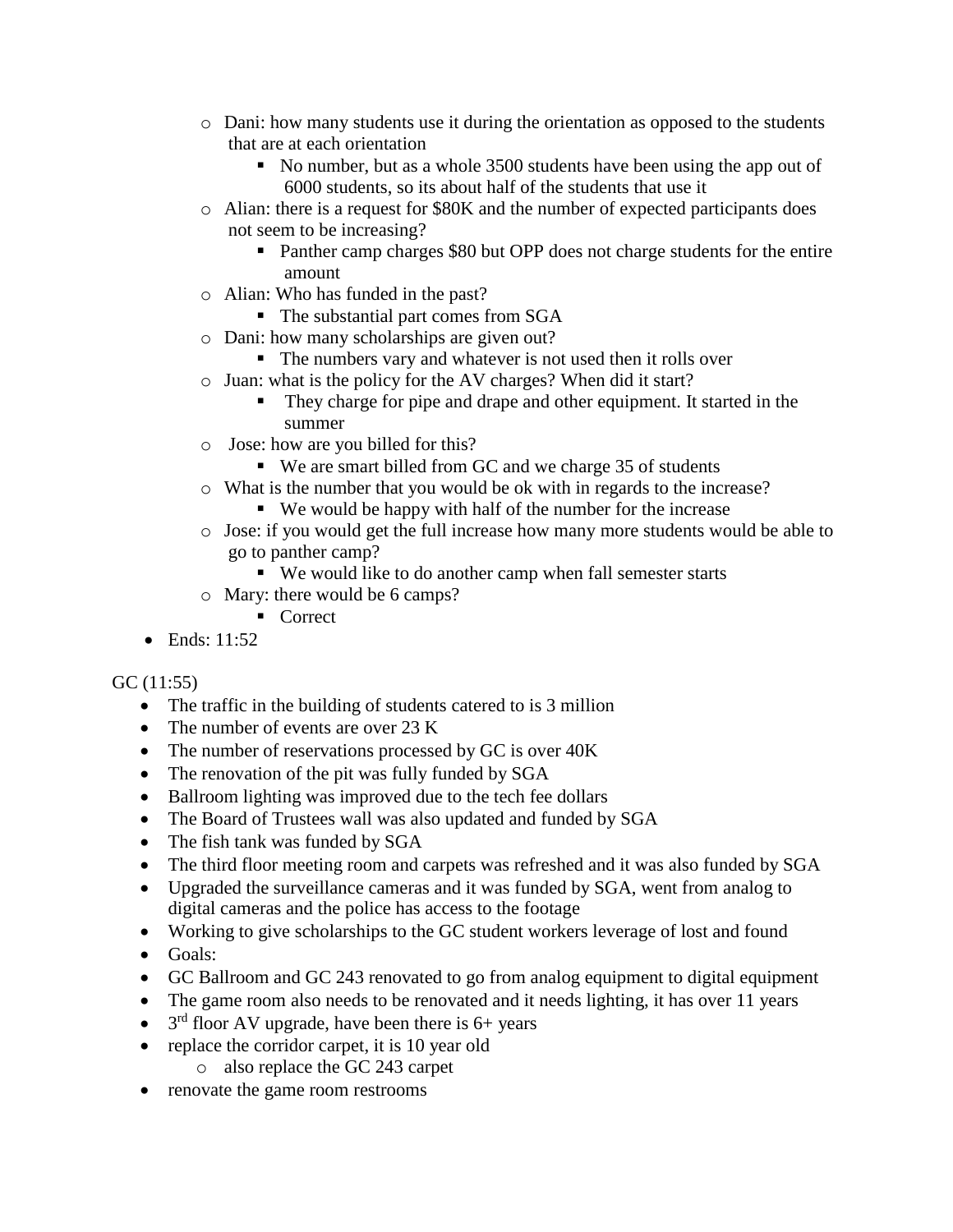- o has been in use for 24 years and it is old and is fairly outdated
- renovate the fire alarm system
- questions
	- o Mary: what is the key lock?
	- o Alian: apart from the fire alarm upgrade for safety purposes, what is the highest concern on the student population?
		- Ballrooms, GC 243 and the chairs to the computer room are all of highest priority
	- o Juan: do you want to explain the floor scrubber?
		- **•** Just to keep the floor scrubber running is  $$1K$  alone and it is 11 years old
- Mary: any other questions? Thank you
- Ends at 12:11 PM

SGA Intern Program 12:13 PM

- No increase
- It is a program for emerging leaders
- Go over duties of SGA
- Train students over constitution, statutes, and event planning of SGA
- Work with CLS with an AOL track
- The track works on leadership development for students on both campuses
- Move on to emotional intelligence leadership the last half of the year
- For BBC, they focus on how to be leaders during the first semester
	- o On the second semester they focus on other councils as well and they shadow committee
- MMC interns have coordinated two events
- Mary: any questions? Thank you
- Ends at 12:19 PM

### BSU (12:21)

- Accomplishments for BSU
	- o Campus climate: found a way to communicate with students about the current events that are happening around the nation
	- o Cultural Inclusion: met with Aramark to speak about the inclusion of food on campus
	- o Campus police: met with
	- o Academic excellence: push the agenda of keeping GL open 24 hours a day
- Increase
	- o \$10K increase to make a bigger presence at BBC
	- o At BSU the more public speakers they have on campus there is more recognition to the university
	- o Requesting travel budget to be able to go to a national conference allowing networking to talk about race and ethnicity
	- o The Black history lecture series have been used to engage in conversation and created a safe space to speak about their experience as black students
	- o a one time increase for office supplies including computers as no computers work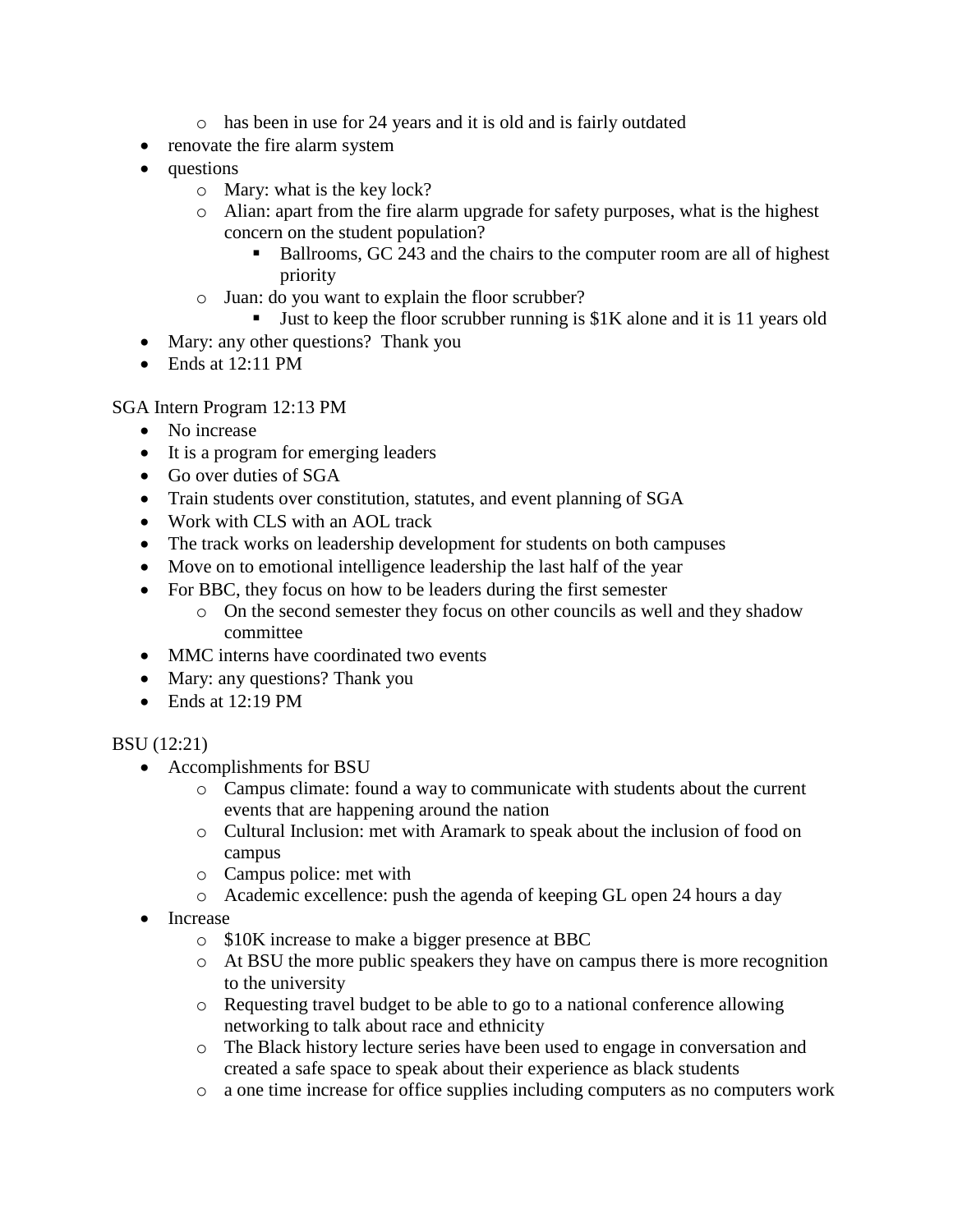- o Also want a stipend increase for the e-board
- Attendance has been increasing for the events and continuing the culture of embracing the FIU pride and the black pride as well
- Ouestions :
	- o Alexis: in regard to the training for activism, how many people would you be able to train and how many training sessions would you provide with \$8K
		- It is open to all students not only BSU
	- o Alexis: How much training are there? Where does the money go?
		- It would occur semester and it provides the space for students to understand policy and it could be a simple training on the policies or a session with dream defenders on how students can advocate on campus
	- o Alexis: so the money goes to food, room reservations, etc.
		- **Correct**
	- o Juan: Where is the training coming from? Internal or external
		- Meeting with Dr. Aikens and she could be one but you would have to provide food for her but then there are other sessions that can include presidents of national orgs.
	- o Alian: what line item would be high priority for the largest amounts of student?
		- Black history month especially with expanding on BBC
		- The activism training is also of priority
		- The marketing is of concern as well

Mary moves to extend question period by three minutes, Alian so moves, Alexis second

- o Mary: what was the name of the conference? Would it be Eboard or members
	- MCOR, and it would be eboard bringing down info
	- Lodging, registration costs, etc.
- o Alexis: would it cost \$1000 per member
	- It is a pricey conference that is efficient in discussing race.

Kinsley moves to extend by one minute to make a statement Ends 12:40 PM

Debate Team (12:44)

- This past semester has been the most successful for the team
- With a new moderator, they were placed on the national circuit traveling across the west coast and in the northeast region
- Qualify to a national tournament
- FIU hosted its first debate tournament- Surf and Turf Classic at BBC
- Worked with Lambda Pi Eta and was able to discuss with a university in Russia
- There are 20 students yet can only fund about 12 students, need funding for a graduate assistant
- Questions:
	- o Maria: the graduate assistant, is it necessary for a grad for the specific team or could you grab assistants from other departments
		- **This is not possible because if a professor has a class they can not travel**
	- o Alian: how many more students would you be able to get into the national tournament?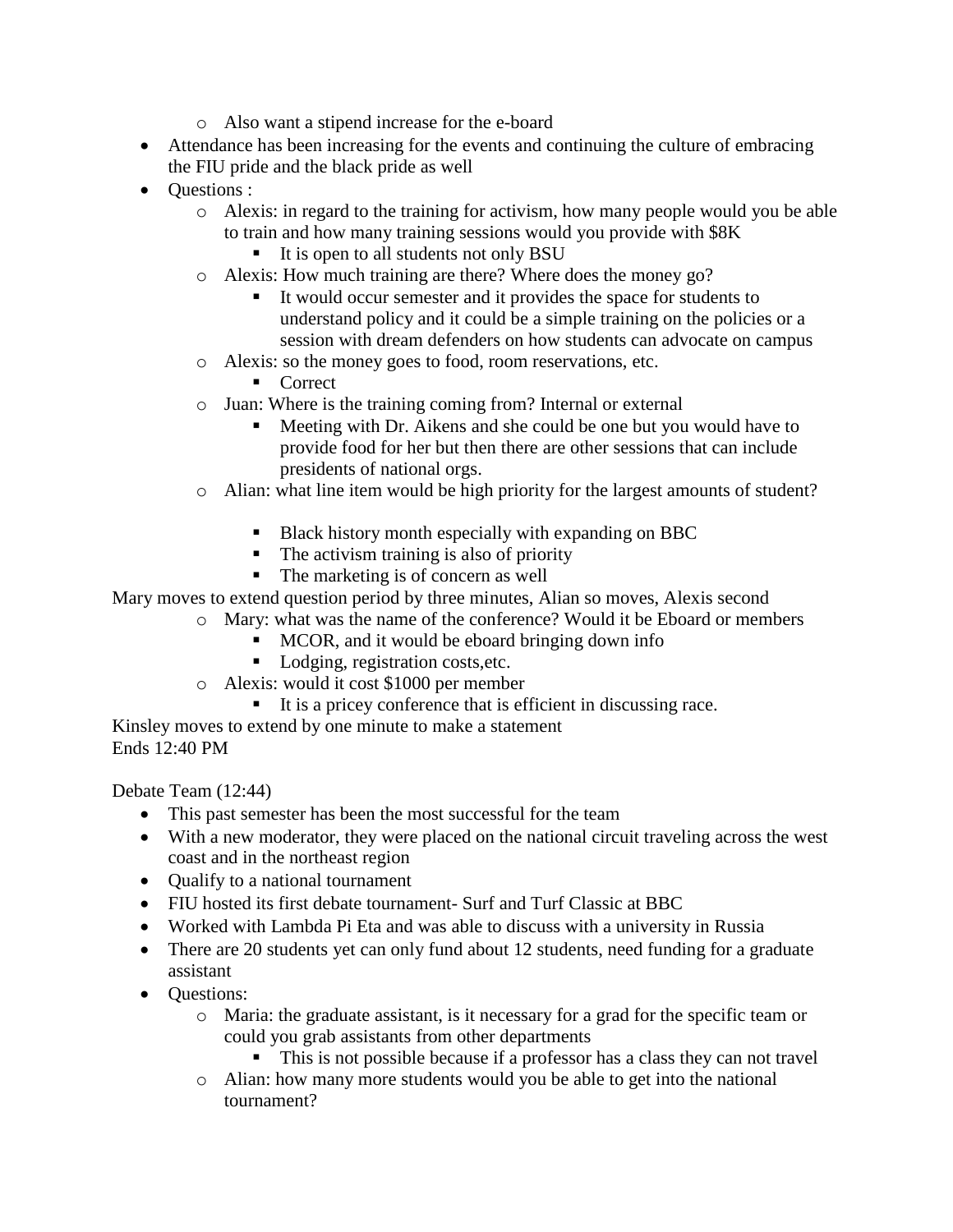- The fees are high enough that they would fund two more students
- o Alexis: what is the priority for the team?
	- The first one is the grad to help the program grow
	- The second would be the surf and turf
	- These are the two priorities

Mary moves to extend the period by one minute, Alian seconds

Alexis: would you be able to take more students

With more students going the judging costs decrease and then more students can go Ends at 1:01PM

FIU in DC (1:03)

- Summer Graduate Assistant
- Emergency Funding
	- o Allowing aid for students in unpaid internships
- Airfare and lodging for interview
- DC Fly in Events
	- o Career development opportunities
	- o Visits to key agencies and organizations
	- o Network expansion opportunities
- Student programming
	- o Policy briefing series
	- o Networking events
	- o Educational programs
	- o Social activities
- Capital Leadership Experience
	- o Prepare and develop students to be successful in the full time internships in DC
- Questions:
	- o Alian: for the graduate assistant, whoever this person is can we make sure that they have some connection to FIU
		- Absolutely
		- This is a history making year in DC
		- the university has made a serious commitment for facility support
		- now the question is what mark do you want to leave as students are coming to the internships in DC
		- $\blacksquare$  this is a way to take FIU to the national level
		- about competitive advantage for our students
	- o Maria: confused about the capital leader? It is \$10 K so would it be limited to three students
		- It is providing for more students, have a list of 15 students thus far
	- o Allhan: For the DC flyin, who chooses the students? Is it the DC office, SGA, or who
		- It is a partnership and if you buy in then it is a conversation that can happen

Mary moves to extend the discussion by five minutes

- Kinsley: how to the scholarship work?
	- o The scholarship is worked on by the university by the hire university professional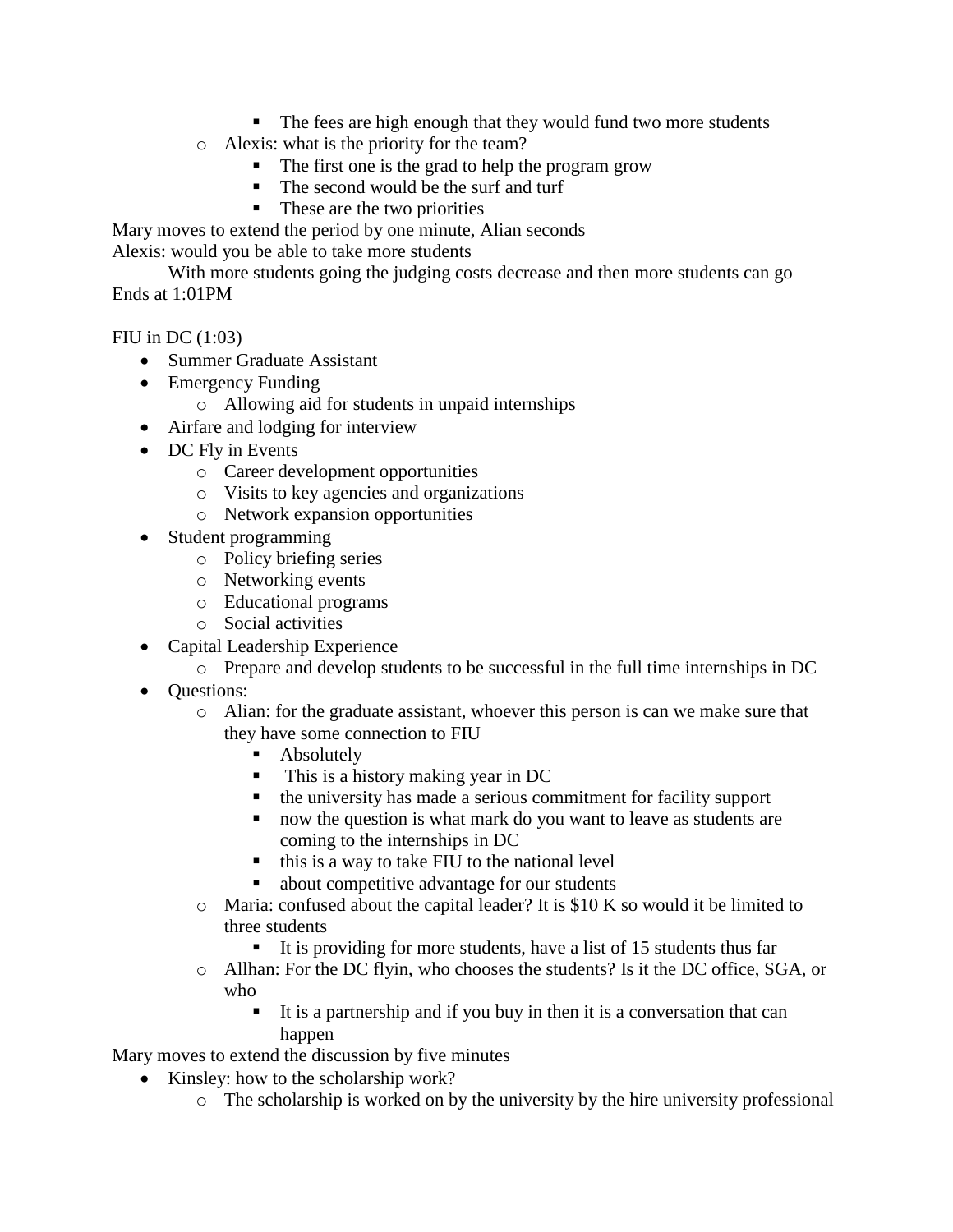- Jose: administrative wise is the grad assistant in charge of placing these students with internships?
	- o It is handles by the career services professional in DC to track the students in internship for the last four years
- Michelle: what is the role of the assistant
	- o It is programming and getting to meet the students and know them in Miami before they leave to DC to make the process more efficient and easier on the staff
- Maria: How was is funded before?
	- o Tying into the college of education and with higher ed grad student

Allhan moves to extend by one minute, Dani second

- Allhan: what other parts of the university deal with this project other than SGA?
	- o SIPA, arts and science, honors college, U-Wide effort in general especially in terms of funding

Ends: 1:25 PM

Break for Lunch: 1:25 PM

Student Life Awards:

- Begins at 2:07pm
- Making the award process a University Wide
- Event cost last year 13,180, they had the money until they got cut
- Scholar award and Presidential award along with \$500 dollar cash prize was added last year.
- Last year they had a total 350 of nominations started, 215 was completed.
- They don't have the nominations number for this year because the application is still open.
- Mary opens for questions at 2:14pm
	- o Alexis informs on why the cut happened from U-Wide
- Ends at 2:15pm

## ISSS:

- Begins at 2:17pm
- Define an international student as a student with and F-1 and G-1 visa
- 886,052 international students in the globe
- Women make up 44% of international students
- Primarily function is process documents and inform them of immigration regulations
- They offer programming in order to help the students throughout the years at FIU
- 42,000 participates attend their events.
- Close to 1,000 people attend orientation
- Coffee hour the present a theme for an hour includes thanksgiving dinner, 400 students attend
- Fall and Spring tours include going to the Zoo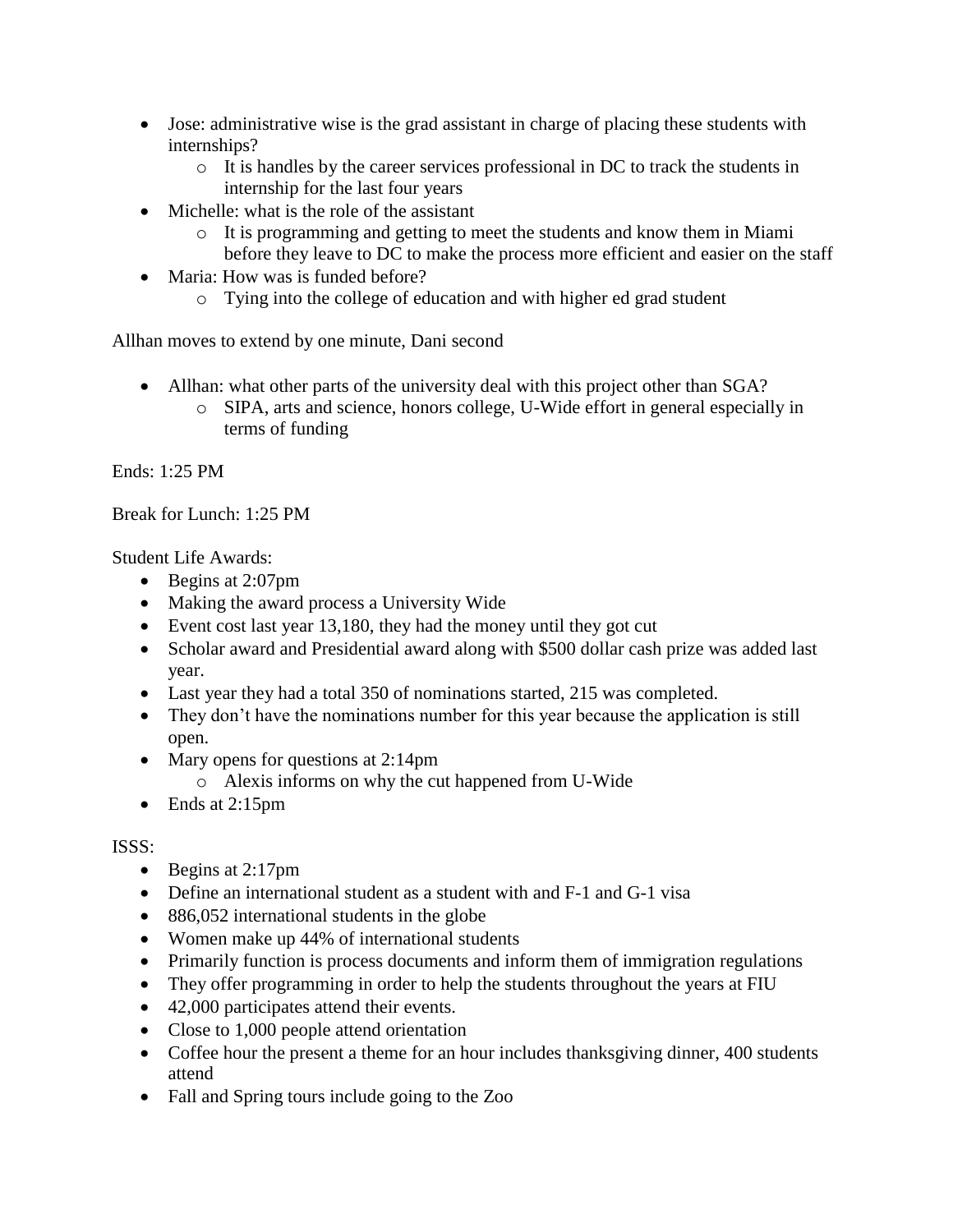- Events they do: Florida Internal leadership Council, Participate in FIU Homecoming, International Women's day, etc
- BBC/MMC average cost per student for all events this FY approximately: \$11.20
- Requesting \$47,069.00 amount to be divided between BBC and MMC
- Mary opens to questioning 2:26pm
	- o Maria: Why did International Women's Day attendance decrease this year
- Ends at 2:27pm

Student Conduct (SCCR)

- Begins at:  $2:36$
- Requesting \$10,000 for database to access their actual program.
- 41 people use the program within 11 departments in order to access reports.
- There is no added cost for previous programs
- NAS Cap survey
- \$300 more for training martials, don't want to do it online so that they can bring the manual to hearing
- Would like to reward their employees at the end of the year.
- Civilization Institution would like to increase, for to provide more resources.
- Interested in pay flyers for example buy someone food.
- Would like money to continue producing shirts
- Ends at 2:43pom

## Beacon

- Begins at 2:49pm
- Asking for a new golf cart in order to deliver the paper, \$11,000 will be the cost
- Mary opens for questions 2:51pm
	- o Alain: If funding cannot be provided, what is going to happen? They are going to keep spending money in order to maintain the 20 year old golf cart.

WRGP Radio Station:

- Begins at 2:53pm
- Asking to fund a studio in BBC so that students may have a home base.
- Equipment they may not need in order to decrease the fund: mixing council, CD player, powered speakers, and microphones; although they aren't sure if they equipment works.
- Mary opens for questions at 2:57pm
	- o Alain: Why is there a need for a new studio when the old studio isn't up to pair? The studio will be located in a different location so that students won't need to make the trip to MMC. In order to update the studio at MMC it will cost a lot of money. They are trying reach out to donors in order to help with the update.
	- o Juan: Where would the location of the studio be in BBC? The connecting office of student media.
	- $\circ$  If they don't have a space where are they going to put the equipment why provide the money for it? They currently in a high track space, but if they are moved out they can accommodate the studio in their office but there will be a cost of sound proofing which wouldn't cost as much.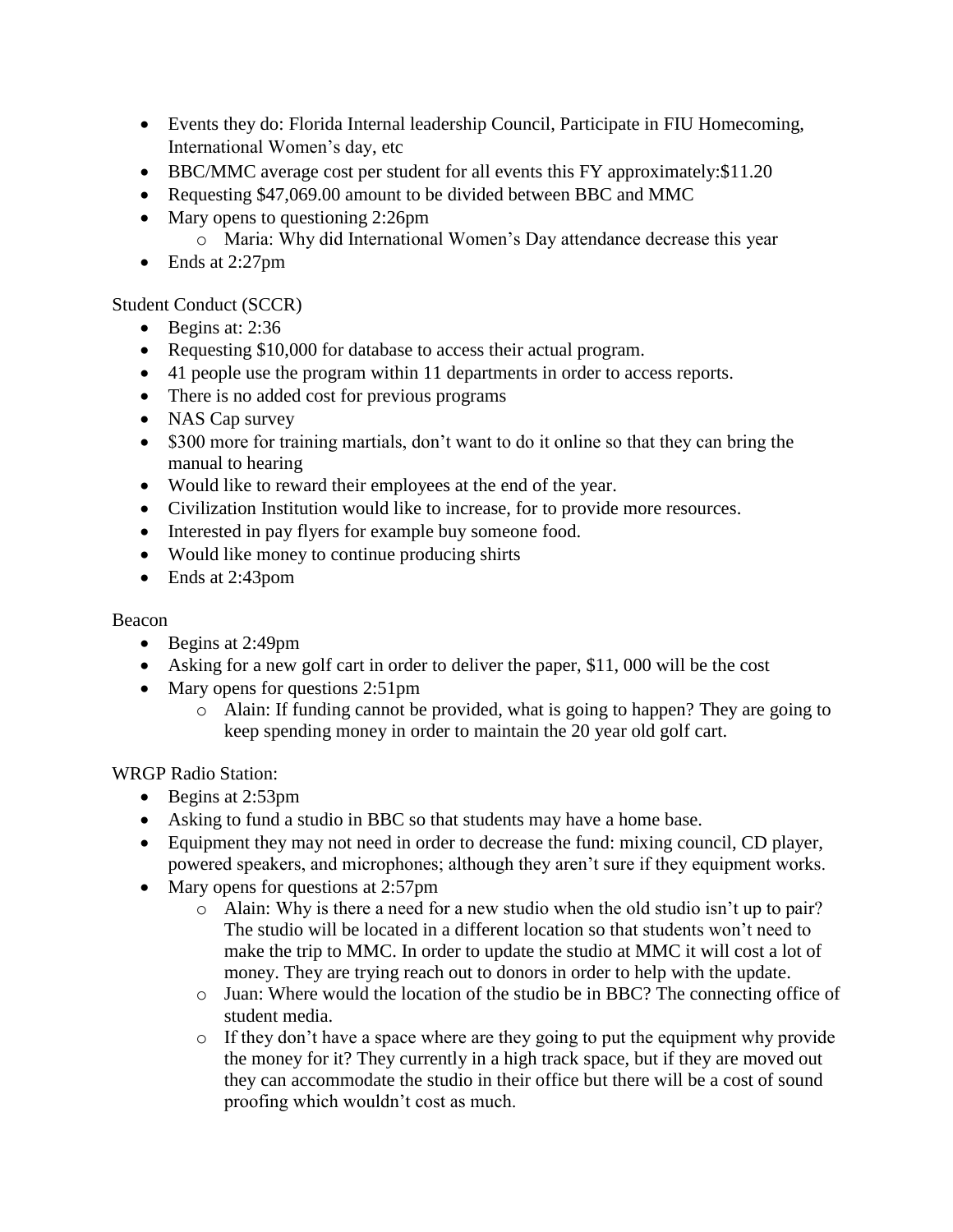- $\circ$  Mary: How will both campus know what the other campus is playing? They have a calendar of categories they can play and a schedule, so the location won't matter. They also do talk shows if students aren't interested in what is placing.
- o Alian: Have an estimate of listeners of the years? They don't have that for the radio because it is too expensive to invest in. They do have a view on web, so they can track who is listening if students are tuned into the web. They can increase listeners by having students tune in for parking and traffic before they arrive on campus.
- Ends at 3:10pm

Order of the Torch

- Begins at 3:27pm
- Increased budget in order to expand programing.
- Would like to work with Homecoming in order to bring back aluminis
- In the spring for legacy lecture, for a women to come in speak they are working with women's center
- Mary opens the floor for questions 3:29pm
	- o Juan: How does the Marketing come into play? Reaching out to students more and rebranding themselves.
- Ends in  $3:31$ pm

BMI

- Begins on 3:28pm
- \$35,617 for site increase, its based in student population so the funding can roll of.
- If they cannot fund Public Music then there will not be able to play music.
- The amount will increase slightly throughout the years because of the number of enroll in FIU.
- Ends at 3:34pm

U-wide

- Begins at 3:35pm
- Increase of 5,000 because of buses and food.
- Originally would out the students into high star hotels but decided to use that money for funding. Housing was moved to camp sites but students complained
- Asking for Based Budget
- Ends 3:38pm

Student Handbook

- Begins at 3:38pm
- Asking for Based budget
- Are saved for transfer students if there are extra from freshmen orientation.
- Student agenda
- Asking for 16,000 students agenda for this year, there is a slight increase in the production of paper so a slight increase in the cost.
- Ends at 3:41pm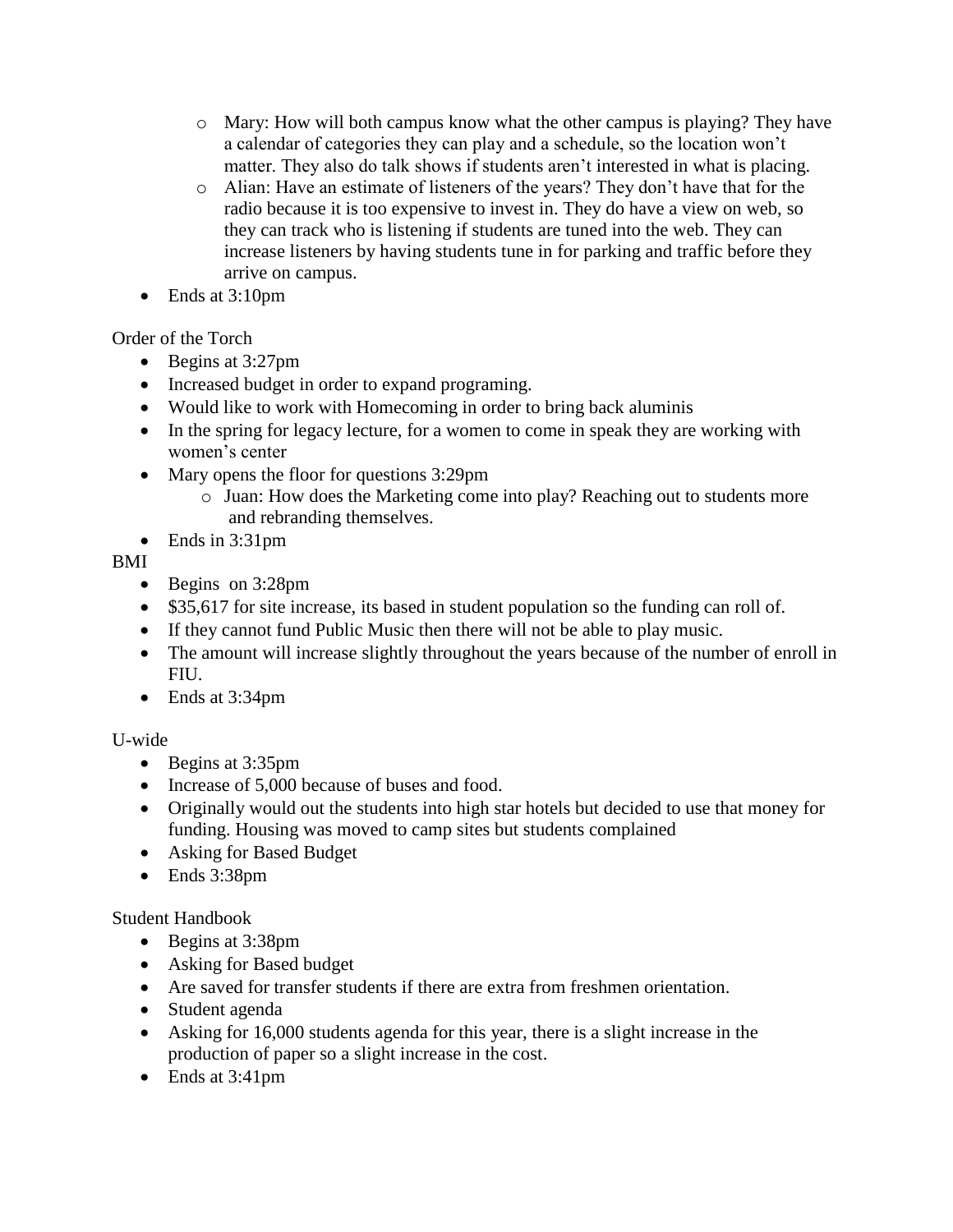Alternative Breaks

- Begins at 3:45pm
- In 2014 they were ranked 29 and 2015 they were able to increase their number to 9 due to increase in groups.
- Average cost of trips National: \$392-1556, FIU Fees: \$150-500.
- They ask students to fundraise in order to help with cost
- They hosted CLS match in order to raise money
- Their students rate in less than other schools.
- Would like to go to Cuba and future countries to provide service to them
- If they increase the funding, they will be able to provide service to more countries
- Break away for students to receive training.
- Mary moves into questioning 3:52pm
	- o Maria: Why isn't Cuba included within the winter or spring? The visa cost is more expensive and they also need insurance per plane ticket now.
	- o Juan: How did you pay for GC 140? They needed the location for their meetings for students to be welcomed to thought out the year.
	- o Alian: If we could fund three line items, which is the most important? All of the line items because training is needed and in order for the students to be successful they are all important.
- Ends at 3:57pm

Wellness & Rec. Center

- Begins at: 3:58pm
- Base Budget, here for special request
- Working on Rec Center expansion in the summer.
- Panther Fit classes are free this semester.
- Have been able to purchase 59 new pieces of cardio equipment, partial funding of a full time certified, licensed athletic trainer, increase fundraising for Sport Clubs etc with funding provided
- Requesting: New IM & Club Sports Coordinator position: \$42,264, a new full time licensed certified Athletic Trainer position: \$64,000, replacement of current strength equipment \$50,000, and finally resurfacing of the recreation tennis courts: \$30,000. Total: \$182,254
- Mary Opens for questioning:
	- o Juan: Would it be better to find a different location of the tennis courts? There is not a location they may use
	- o Alian: If not being able to fund the tennis courts, what will happen? There is no alternative they will have to take money out of elsewhere in order to resurface the tennis courts.
	- o Alian: What would be the most important? Replacement of strength equipment, fulltime trainer, new IM/Club Sport Coordinator, and resurfacing tennis courts.
- Ended at 4:14

## Women's Center

• Begins at 4:24